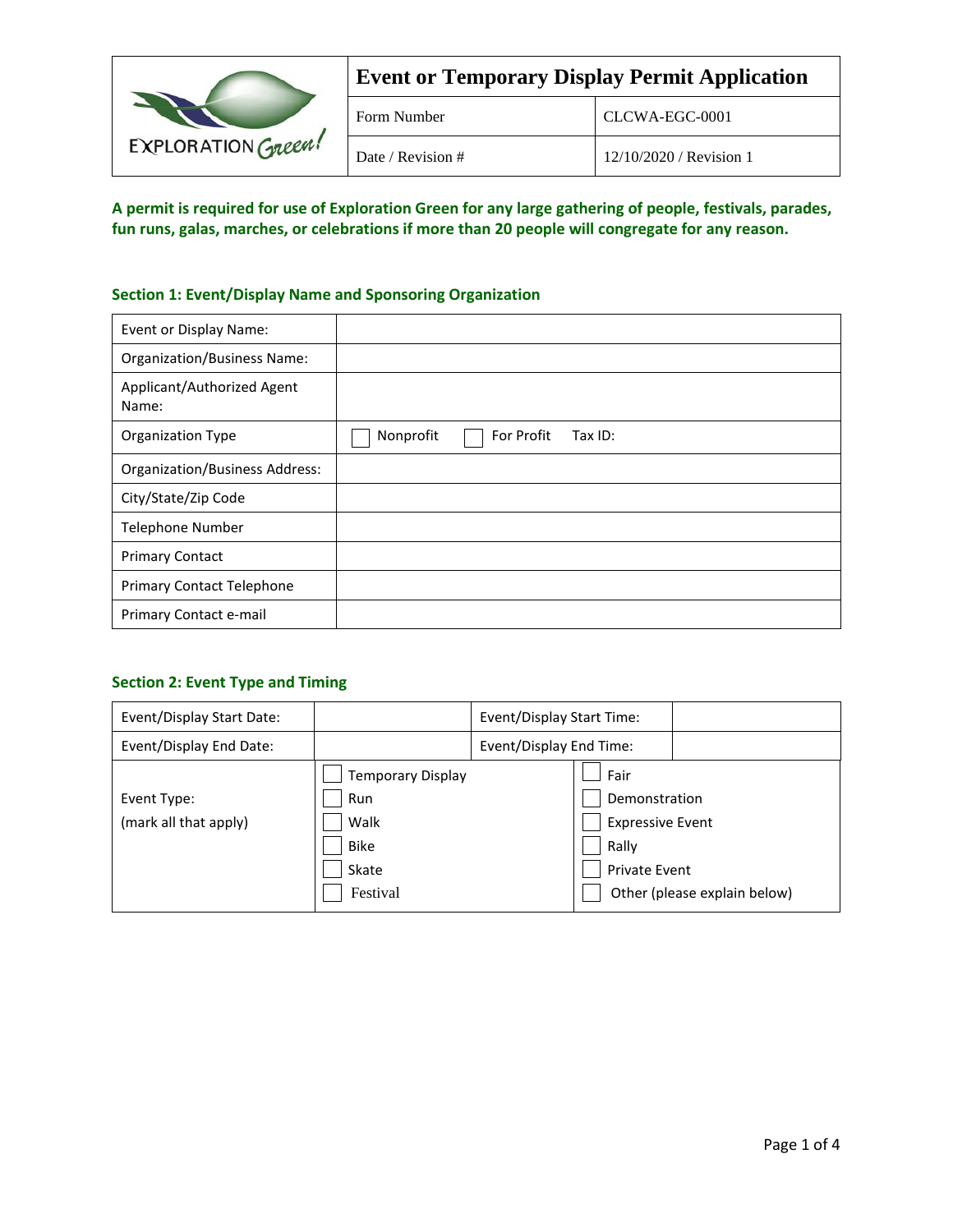|                                              | <b>Event or Temporary Display Permit Application</b> |                         |  |
|----------------------------------------------|------------------------------------------------------|-------------------------|--|
| EXPLORATION Green!                           | Form Number                                          | CLCWA-EGC-0001          |  |
|                                              | Date / Revision #                                    | 12/10/2020 / Revision 1 |  |
| Describe the Display or Event <sup>1</sup> : |                                                      |                         |  |

*<sup>1</sup> The Clear Lake City Water Authority reserves the right to (a) impose time, place and manner restrictions on displays and events in accordance with applicable law, and (b) deny applications if it deems the display or event will contain obscene or defamatory language that is false and intended to harm the reputation of another or contain speech that actively incites imminent lawless actions. The Exploration Green Conservancy implements the policies set forth by the CLCWA.*

## **If the Event Type is Temporary Display, stop here and continue to page 4. Continue form below for all other types of events.**

## **Section 3: Event Details**

| Pre-event Set-up Date/Time                                          |                                                                                                                                                |  |
|---------------------------------------------------------------------|------------------------------------------------------------------------------------------------------------------------------------------------|--|
| Post-event Take Down Date/Time                                      |                                                                                                                                                |  |
| <b>Estimated Event Size</b>                                         |                                                                                                                                                |  |
| <b>Expected Number of Staff/Volunteers</b>                          |                                                                                                                                                |  |
| <b>Expected Number Participants</b>                                 |                                                                                                                                                |  |
| Event Day(s) On-site Contact (if different<br>from Primary Contact) |                                                                                                                                                |  |
| Event Day(s) On-site Contact Cell                                   |                                                                                                                                                |  |
| <b>Structures</b>                                                   | Check all structural elements that apply:<br>Tent(s)<br>Booth(s)<br>Table(s)<br>Chair(s)<br>Stage(s)<br>Power Generator(s)<br>Other (Describe) |  |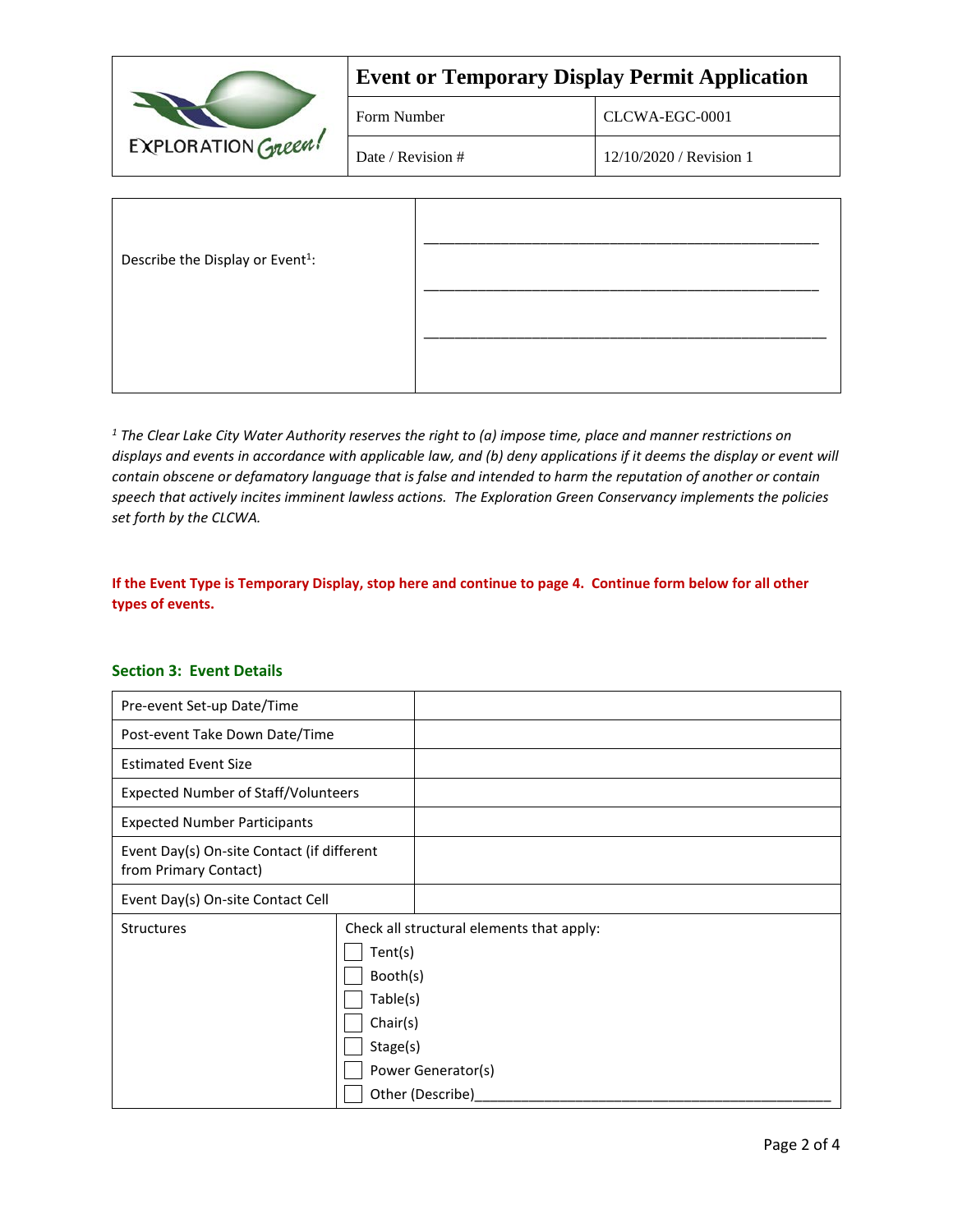|                               | <b>Event or Temporary Display Permit Application</b>                                                                                                                                                                                                                                                                                                                                                                                                                                                                   |                         |  |
|-------------------------------|------------------------------------------------------------------------------------------------------------------------------------------------------------------------------------------------------------------------------------------------------------------------------------------------------------------------------------------------------------------------------------------------------------------------------------------------------------------------------------------------------------------------|-------------------------|--|
|                               | Form Number                                                                                                                                                                                                                                                                                                                                                                                                                                                                                                            | CLCWA-EGC-0001          |  |
| EXPLORATION GREEN!            | Date / Revision #                                                                                                                                                                                                                                                                                                                                                                                                                                                                                                      | 12/10/2020 / Revision 1 |  |
| Entertainment <sup>2</sup>    | Amplified Sound/Public Address (PA) System <sup>2</sup><br>Performers<br>Band<br>Inflatables                                                                                                                                                                                                                                                                                                                                                                                                                           |                         |  |
|                               | Children's Activities<br>Other:                                                                                                                                                                                                                                                                                                                                                                                                                                                                                        |                         |  |
| Portable Toilets <sup>3</sup> | Indicate the number of standard and ADA Accessible portable toilets your<br>event has:<br><b>ADA</b><br>Standard                                                                                                                                                                                                                                                                                                                                                                                                       |                         |  |
| Event Clean-up                | (INITIAL): By initialing here, the applicant organization is expected<br>to clean up the portions of Exploration Green used for the event.<br>Exploration Green charges a \$250 deposit for clean-up and damages. The<br>deposit is fully refundable following the event provided there is no trash left<br>behind or significant damage to the natural habitat.                                                                                                                                                       |                         |  |
| Food/Beverages <sup>4</sup>   | Please check all food/beverage elements that apply:<br>Sale of food/non-alcoholic beverages<br>Distribution of food/non-alcoholic beverages                                                                                                                                                                                                                                                                                                                                                                            |                         |  |
| Event Insurance               | (INITIAL): By initialing here, the applicant/authorized agent<br>understands that he/she is required to furnish event insurance. Event<br>Insurance must be general liability coverage for not less than one million<br>dollars (\$1,000,000.00) naming the Clear Lake City Water Authority as an<br>additional insured and including a waiver of subrogation or waiver of right of<br>recovery for all event dates including set-up and operation. Please include<br>this information in all insurance documentation. |                         |  |

<sup>2</sup> Sound and Noise-related Equipment requires a daily permit from the City of Houston. The applicant/organization is responsible for applying for the permit and assuring compliance with its requirements.

<sup>3</sup> Exploration Green has no plumbing facilities. The applicant is responsible for portable toilets for the event.

<sup>4</sup> Food service requires a permit from the City of Houston. The applicant/organization is responsible for applying for the permit and assuring compliance with its requirements.